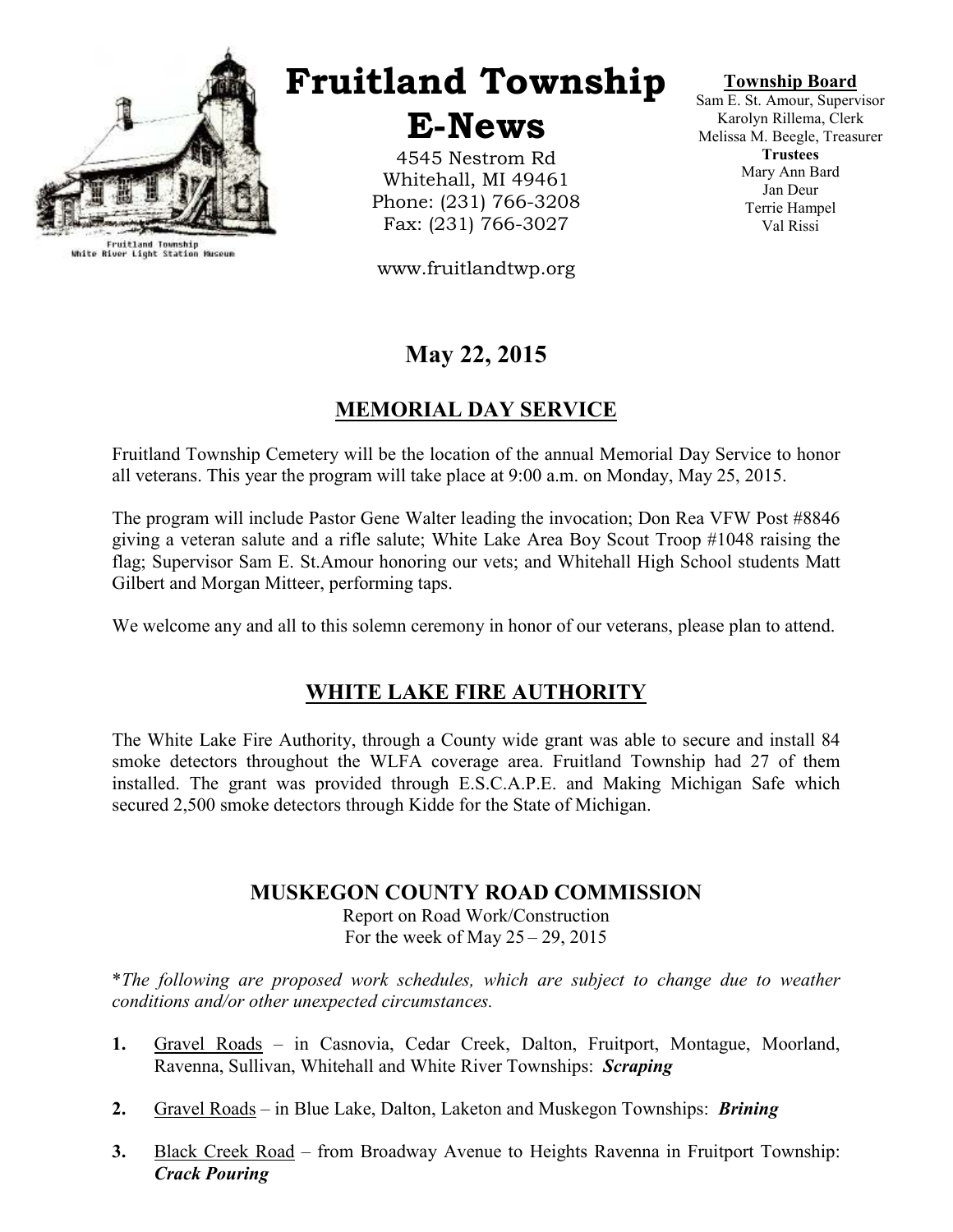- 4. Various Paved Roads in Blue Lake, Cedar Creek, Dalton, Holton, and Laketon Townships: Pot Hole Patching
- 5. Shonat Street from Apple Avenue to Oak Street in Muskegon Township: Dura Patching
- 6. Fruitvale Road from Whitehall to Whitbeck in Montague Township: Dura Patching
- 7. Ellis Road Ravenna Road to Squires Road in Ravenna Township: Road is closed for road improvement project. Follow detour route. The project is anticipated to be completed on or prior to Memorial Day Weekend.
- 8. Airline Road from north of Pontaluna Road to north of the I-96 westbound overpass in Fruitport Township: Road improvement project. Road is open to thru traffic. The project is expected to be completed by June 1, 2015.
- 9. Giles and Horton Roads Horton from Dykstra to Giles and Giles from Horton to Reeths Puffer Central Elementary: *Construction of concrete sidewalk and sidewalk ramps* including tree removal and earth work. The project is expected to be completed by July 3, 2015.

## SCRAP TIRE COLLECTION

See the flyer below for information on the scrap tire collection event scheduled for May  $30<sup>th</sup>$ .

As always, supervisor@fruitlandtwp.org Sam E. St.Amour Supervisor